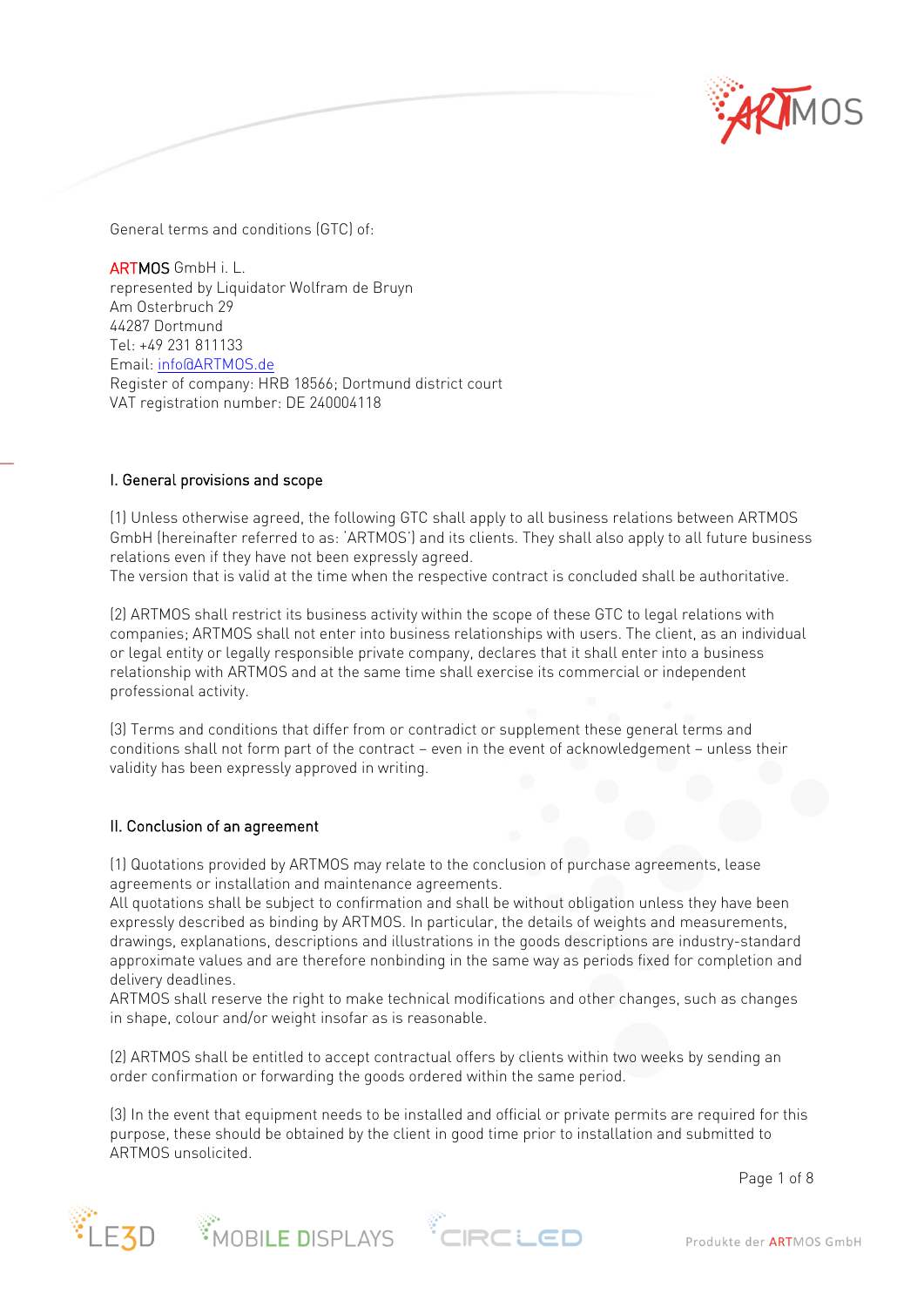

(4) Prices indicated are net prices without exception, i.e. statutory VAT is not included. For quotations provided on conclusion of a rental agreement, the price details shall relate to the rent to be paid by the client per individual period of time.

Unless expressly agreed otherwise, all prices shall be ex works without packaging, carriage, postage and insurance. The same shall also apply to lease agreements.

Customs duties, consular fees and other taxes, charges and fees collected in accordance with regulations of countries outside of the Federal Republic of Germany and any costs associated with these shall be borne exclusively by the client.

(5) The obligation for the delivery is cancelled if the fulfillment of the contract is impossible for ARTMOS without fault. This is e.g. the case if the rented property was damaged before the beginning of the rental period by a circumstance which was not caused by ARTMOS in such a way that it is no longer suitable for use and a repair or replacement procurement is not possible before the start of the rental period. ARTMOS undertakes to inform the renter immediately of the impossibility of service provision and to reimburse any payments already received.

(6) Amendments or additions to contractual arrangements shall require express written confirmation by ARTMOS in order to be valid.

# III. Terms of delivery and dispatch

(1) Unless expressly agreed otherwise by the parties, the type of dispatch shall be selected at ARTMOS's discretion.

(2) Production and delivery deadlines or periods which have not been expressly agreed as binding shall simply represent information that is without obligation. The respective delivery period indicated by ARTMOS shall not commence until technical questions are answered; the customer shall also duly fulfil all obligations incumbent upon it in good time.

Delivery deadlines shall be deemed met if the goods are ready for dispatch at the agreed time and the customer is notified thereof. Delivery deadlines shall be extended in the event of action taken in the context of industrial disputes, in particular strikes and lock outs, and in the event of unforeseen obstacles, which are beyond ARTMOS's control, for example delays in the delivery at our works of essential materials, provided such obstacles can be proven as having a significant influence on the delivery of the relevant item or items. This shall also apply if sub-suppliers are affected by such circumstances. Delivery deadlines shall be extended commensurate with the duration of such obstacles or ARTMOS shall be entitled to cancel the obligation to deliver in full or in part in as much as it is not definitively impossible to provide the service. The customer should be notified of such obstacles and similar ones and their removal as soon as possible.

(3) Shipment and dispatch shall not be insured. If the customer expressly requests (transport) insurance, ARTMOS shall be entitled to issue the customer with a separate invoice for the additional costs incurred in this respect.

(4) ARTMOS shall essentially be entitled to provide partial services provided that this does not result in any significant disadvantages for the customer.

Page 2 of 8







Produkte der ARTMOS GmbH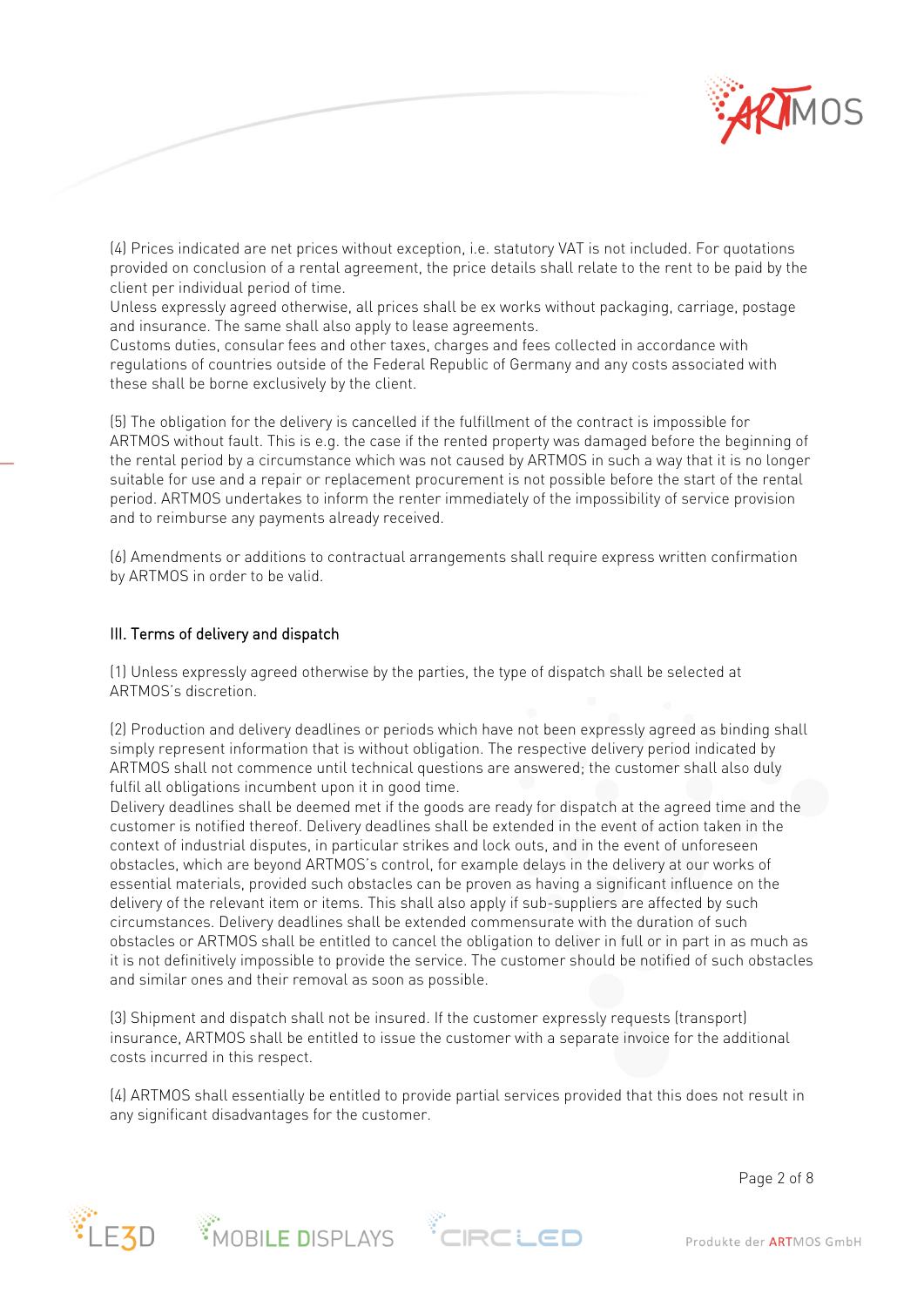

(5) The risk of accidental loss or accidental deterioration of the item sold or leased shall transfer to an appropriate transport agent upon handing over or, in the case of shipping – even in the case of carriage paid deliveries – upon delivery of the goods.

The same shall apply to handing over if the customer is in default as regards acceptance.

(6) If dispatch is delayed at the purchaser's request or through fault on the part of the latter, ARTMOS shall store the respective items at the purchaser's expense and risk.

#### IV. Payment terms

(1) The customer shall undertake in the event of delivery against invoice to pay all invoice amounts without deductions within 8 days of the invoice date at the latest; the day the amount due is received at the payment office specified by ARTMOS is authoritative in this respect. If amounts have not been paid by the end of this period, the customer shall be in arrears.

If the customer is a company, it shall be required to pay interest on the outstanding amount during the period of arrears at 8% above the basic interest rate. However, ARTMOS shall reserve the right to demonstrate and claim higher interest on arrears.

(2) If a transfer of the respective payment is not possible at the time due from the country from which the payment is to be made, the customer shall still pay the equivalent of the amount owed into a bank in the respective country at the appointed time. In the event of a fall in the exchange rate in respect of amounts paid in a currency that has not been agreed, the customer shall offset this by making a supplementary payment.

(3) The customer shall only be entitled to offset amounts if its counterclaims have been legally established or recognised by ARTMOS. The customer may only exercise a right of retention if its counterclaim is based on the same contractual relationship.

(4) Bills of exchange shall only be accepted for purposes of fulfilment and only if agreed and provided that they can be discounted. Taxes and discount charges shall be calculated from the invoice due date.

### V. Retention of title

(1) ARTMOS shall retain the title and copyright on all drawings, software programs and miscellaneous documentation. They may not be made accessible to a third party without ARTMOS's approval and must be returned on request.

(2) ARTMOS shall retain title of items sold (reserved goods) until all outstanding accounts arising from an ongoing business relationship have been paid in full.

(2.1) The customer shall undertake to handle goods with due care during the retention of title period and to insure these goods adequately at its own expense against fire, water damage and theft at their replacement value. If maintenance and inspection work is necessary, the customer shall carry out such work on a regular basis at its own expense.

(2.2.) During the retention of title period, the customer shall undertake to notify ARTMOS immediately of any third-party access to the goods (e.g. in the event of a seizure of property) and any damages or

Page 3 of 8





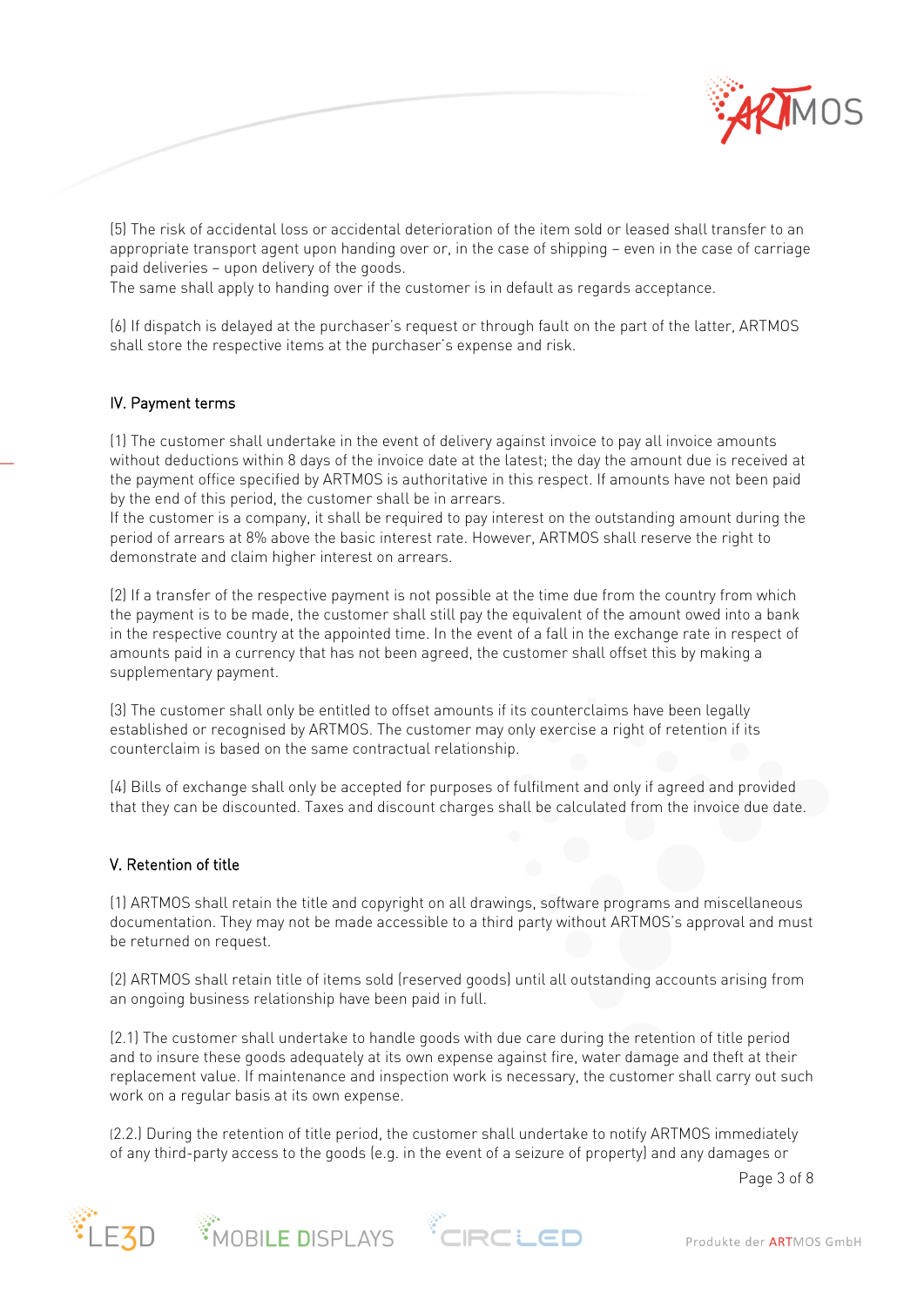

destruction of goods, and to make available all information and documentation that are required in order to protect ARTMOS's rights. ARTMOS's ownership shall be pointed out to enforcement officers and third parties.

The client shall report, without delay, a change of ownership of the reserved goods and a change of its own registered address.

(2.3) ARTMOS shall be entitled in the event of breach of contract on the part of the customer, in particular default in payment or in the event of a breach of an obligation in accordance with (2.1) and (2.2) of this provision, to terminate the agreement and reclaim the reserved goods.

(2.4) The customer shall be entitled to sell the reserved goods on in the ordinary course of business or to use them in the context of a service contract. The customer shall not be permitted to dispose of the reserved goods in any other way, in particular pledging or transfer by way of security. If the law of a country outside of Germany shall be agreed, and the retention of title is not valid in the above form in accordance with this law, the customer shall be aid in establishing a collateral right in respect of ARTMOS in accordance with the provisions in its respective country.

The customer shall assign all outstanding debts arising from the onward sale of the reserved goods or due to other legal grounds in respect of third parties to ARTMOS; ARTMOS herewith accepts the assignment. The customer shall be authorised to recover such debts after the assignment, but ARTMOS's entitlement to recover debts itself shall remain unaffected by this. However, ARTMOS shall undertake not to recover outstanding debts provided that the customer duly complies with its payment obligations and is not in arrears. If this is the case, ARTMOS may request that the customer discloses details of the outstanding debts assigned and of the debtors, states all information required for collection purposes, hands over the associated documentation needed in this respect and notifies the third-party debtor of the assignment. The costs incurred by ARTMOS as a result of the assertion of the retention of title right shall always be borne by the customer.

(2.5) The reworking or transformation of reserved goods by the customer shall always be carried out for ARTMOS. If goods are reworked using items not belonging to ARTMOS, ARTMOS shall acquire coownership of the new item in proportion to the value of the reserved goods in relation to the other reworked items.

The same shall apply if the reserved goods are combined with other items not belonging to ARTMOS. If the customer's item should be regarded as a primary item as a result of the combination, the customer and ARTMOS agree that the customer shall transfer proportionate co-ownership in this item to ARTMOS ARTMOS accepts this transfer herewith.

The customer shall safeguard the sole or co-ownership resulting from the reworking, transformation or combination on behalf of ARTMOS.

2.6. ARTMOS shall undertake to release the securities to which it is entitled insofar as the realisable value of its securities shall exceed the outstanding debts to be secured by more than 10%. ARTMOS shall be responsible for selecting the securities to be released.

### VI. Acceptance

(1) In the event of delivery ex works, the customer may perform works acceptance at its own expense or arrange this to be carried out by a suitable third party. The basis of this shall be the respective valid ARTMOS quality documents.

Page 4 of 8





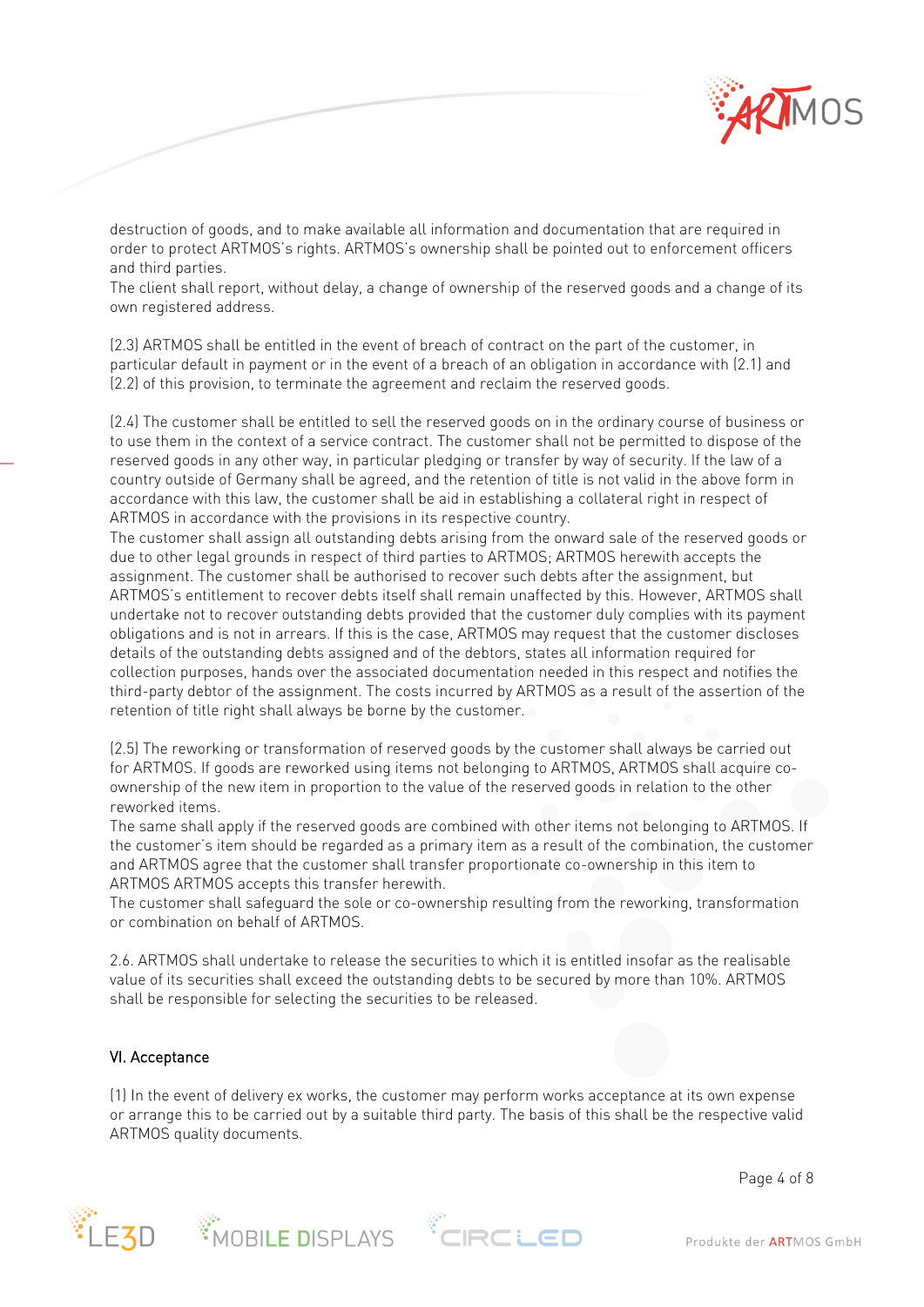

(2) If the customer shall not perform works acceptance, it shall declare its acceptance of the quality delivered. Exceptions in this respect are damages incurred during transportation which have been caused by ARTMOS and these can be proven.

(3) The customer shall be responsible for the costs of final acceptance on site, unless this has been expressly offered and confirmed by ARTMOS.

(4) The basis for visual quality shall be the respective ARTMOS terms and conditions of acceptance, unless agreed otherwise in writing. Additional visual features cannot be claimed as defects.

(5) The customer shall confirm in an acceptance report that he agrees to the subject of the delivery. Legitimate defects to be remedied shall be recorded and signed off in writing; these shall be remedied by ARTMOS within an appropriate period. Subsequent defects, which cannot be demonstrated as having been caused by ARTMOS, shall be chargeable to the purchaser.

### VII. Warranty terms and guarantee conditions for purchase agreements

The warranty terms and guarantee conditions shall comply with the following provisions:

(1) Used items may show signs of use; these shall not constitute a defect. There is no warranty cover in the event of the sale of used items, even if the defect occurred following conclusion of the agreement and prior to the transfer of risk.

The lack of warranty cover shall not apply if ARTMOS can be reproached for gross negligence, fraudulently failed to mention the fault, or guaranteed the condition of the items; and also in the event of physical injury, damage to health and loss of life attributable to ARTMOS. Liability in accordance with compulsory statutory regulations such as the German Product Liability Act shall also remain unaffected.

(2) Natural wear and tear shall not be included in the warranty under any circumstances. Moreover, no responsibility shall be accepted for damage that has arisen as a result of inappropriate or incorrect use, incorrect assembly or commissioning by the customer or a third party or as a result of any other incorrect or negligent handling. The warranty shall also not cover any inappropriate modifications or repair work undertaken by the customer or third parties.

(3) ARTMOS shall guarantee defects in bought items in the first instance at its own discretion by rectifying the respective defect or delivering a replacement item.

ARTMOS shall be entitled to invoice a customer for additional costs incurred in the context of subsequent performance, which are the result of the customer taking the goods to a place other than its own business premises after delivery, unless ARTMOS has arranged to install the goods supplied at the respective location.

(4) If subsequent performance shall fail, the customer may reduce payment (reduction) at its discretion in accordance with statutory provisions, terminate the agreement (withdrawal), or request compensation for damages instead of the service or the reimbursement of expenses that have proved futile. If the customer shall opt for compensation instead of the service, the limitations of liability pursuant to paragraph X of these GTC shall apply.

Page 5 of 8





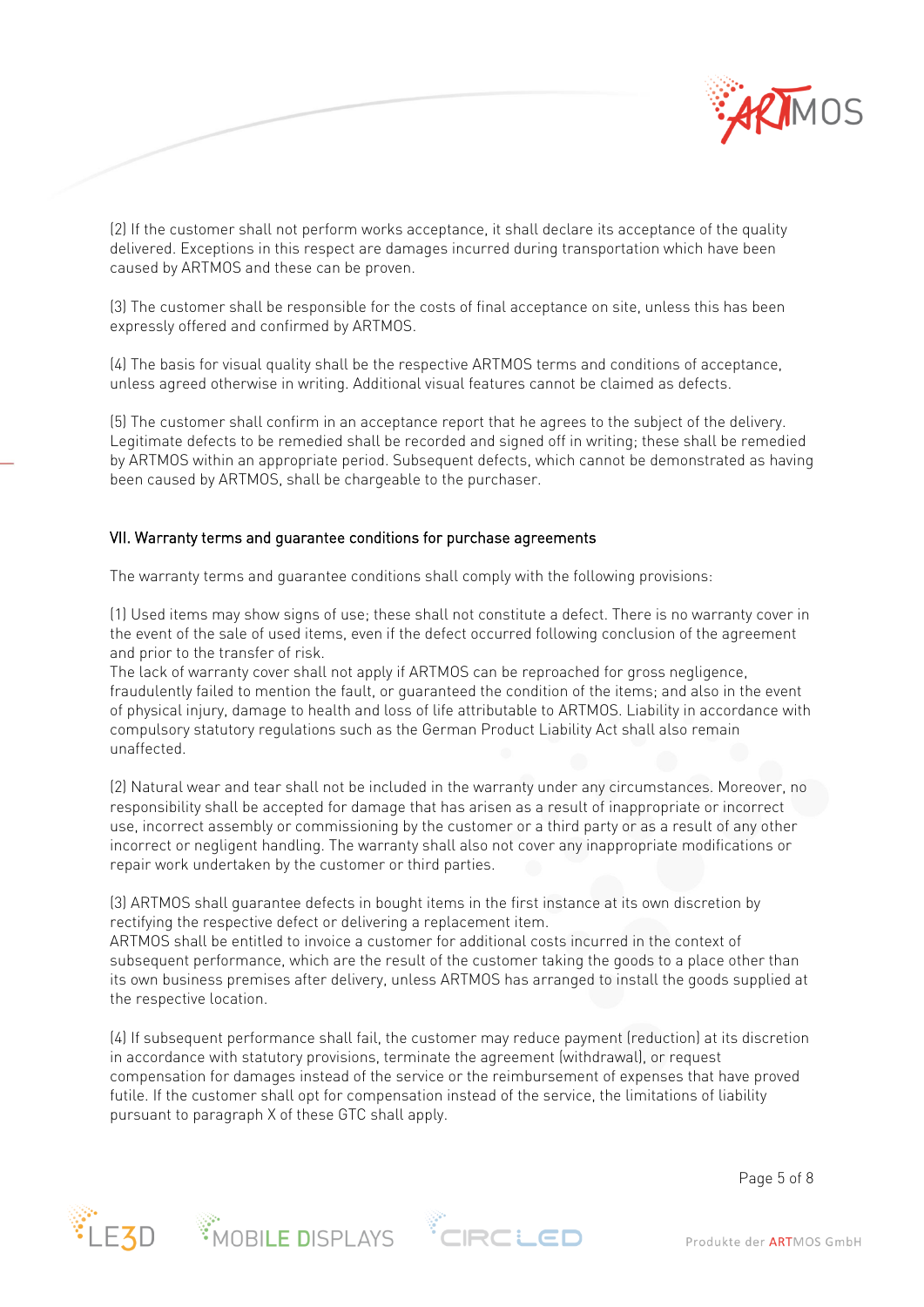

(5) Customers must report visible defects in writing within two weeks of receipt of the goods to the contact address listed initially; otherwise it shall not be possible to assert a warranty claim. The timely dispatch of notification of the respective defect shall be sufficient in order to observe the deadline. The customer shall have the full burden of proof in respect of all claim prerequisites, in particular in respect of the defect itself, the time when the defect was noticed and the punctuality of notification of the respective defect.

(6) In the event of damage during transportation, the customer shall undertake to inform ARTMOS of this immediately and to offer support to the best of its ability in the asserting of claims against the respective transport company or transport insurance company.

(7) In the case of bought items, the warranty period shall be one year from delivery unless there is no warranty cover. This one year warranty period shall not apply if we can be reproached for gross negligence, the defect has fraudulently not been mentioned and in the event of physical injury, damage to health and loss of life; our liability in the event of compulsory statutory regulations, such as the German Product Liability Act, shall also remain unaffected.

(8) The mere presentation of the goods shall be considered purely as a description of the service and not as a guarantee of the nature of the goods.

#### VIII. Lease terms and conditions

(1) The conclusion of a rental agreement comes about under inclusion and acceptance of the "Technical Instructions" of the leased property.

(2 ARTMOS shall remain the owner of both hardware and any software provided with the leased property. The customer shall be granted a nonexclusive right to use the operating and application software for the term of the lease. The customer may only make copies of the software as required for agreed system use, in particular for back-up purposes.

The customer shall not be permitted to allow a third party use of the object of the contract without the express written consent of ARTMOS or to assign the rights of use granted to it to a third party. ARTMOS's ownership shall be pointed out to enforcement officers and third parties. The customer shall report, without delay, a change of ownership of the leased property and a change of its own registered address.

(3) The customer shall undertake to treat the leased property with respect and in a professional manner and to comply with all regulations and technical specifications that are essential for its use.

(4) The customer shall undertake to inform ARTMOS immediately of any defects that come to light during the lease period, any damage to or the destruction of the leased property and any access to the leased property by a third party.

ARTMOS shall be entitled to make leased property of equal value available to the customer.

(5) ARTMOS shall be entitled to inspect the leased property at any time or to arrange inspection by an appointed party – following prior consultation with the customer – or to examine the property itself or arrange an examination to be made by an appointed party. The customer shall undertake to support ARTMOS as far as it is able.

Page 6 of 8





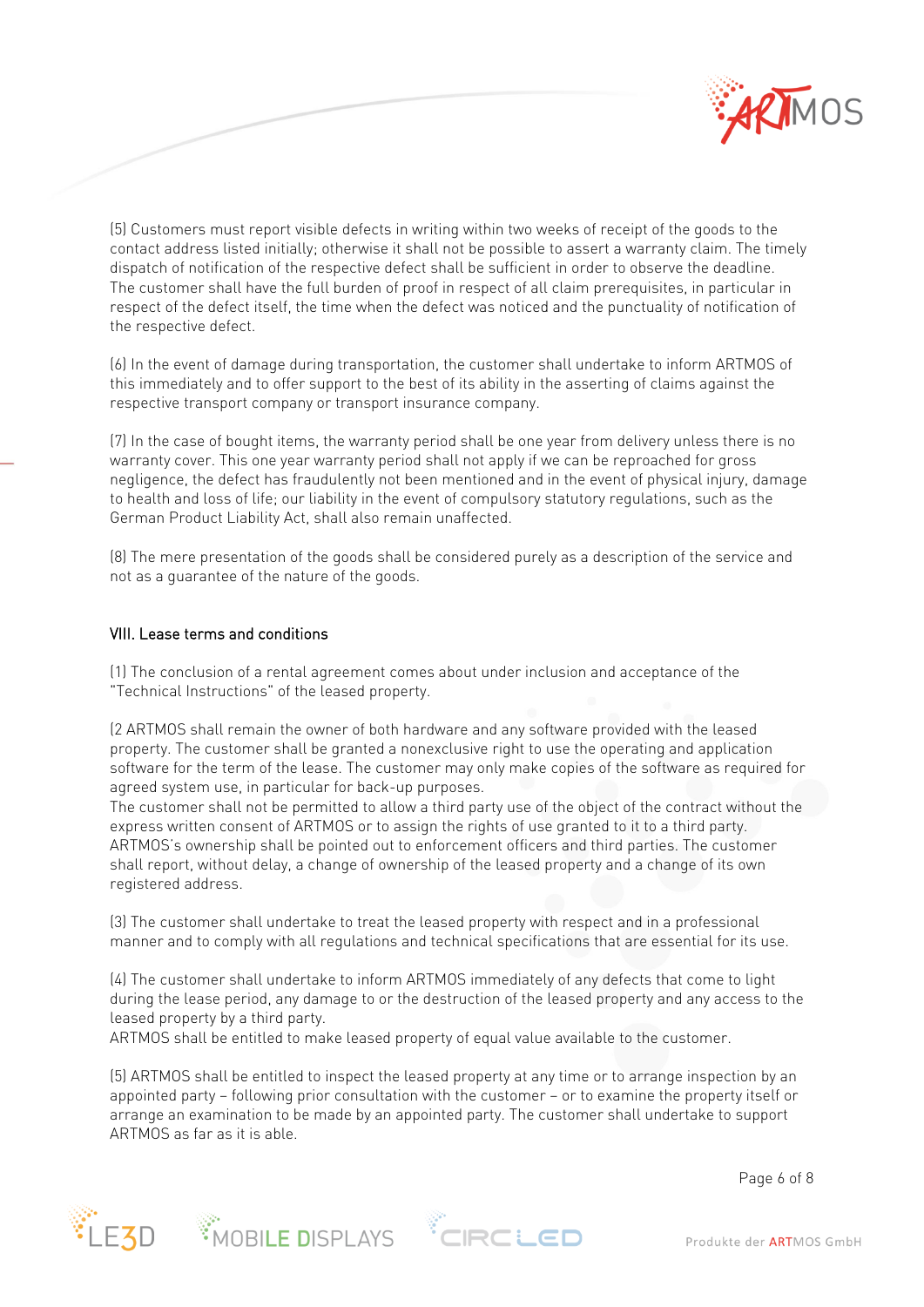

(6) On expiry of the lease period, the customer shall undertake to return all the leased property to ARTMOS at its headquarters in an appropriate condition and during the normal business hours of ARTMOS this shall include all copies of programs made by the customer and stored on data carriers. In the event of a breach of the obligation to return goods, ARTMOS shall be entitled to request compensation for the period exceeding the term of the agreement, to the amount of the previously agreed rent. Claims for damage over and above this shall remain unaffected.

(7) ARTMOS shall be entitled to request the provision of security by the customer for the duration of the lease. The customer shall be entitled to provide security by submitting an unconditional, unlimited, irrevocable and directly enforceable bond from an authorised EU bank or bonding company.

# IX. Installation and maintenance

(1) In the event that an installation or maintenance agreement is to be agreed separately from a purchase or lease agreement, the rates for working hours and premiums for overtime, night work and working on Sundays and bank holidays and for planning and monitoring agreed when the order was placed shall apply. Furthermore, travel expenses, the costs of transporting tools and field allowances shall be reimbursed. If fixed calculation rates have not been agreed, the standard reimbursement rates shall be deemed agreed.

(2) If the customer shall want firm price details, a written quotation shall be required. Such quotations and preliminary work shall be subject to costs and reimbursement as agreed. If an order is placed on the basis of a quotation, any costs in respect of this and the costs of any preliminary work shall be charged on the respective order invoice.

(3) The customer shall undertake to assume responsibility for the following services at its own expense and to provide these in good time: all building, scaffolding and other ancillary work performed by another trade, including the scaffolding, lifting gear and other equipment together with access for the respective vehicles.

The customer shall be responsible for mains connections to the place of use and connection to the standard building terminal and supply lines. In addition, the customer shall make a lockable space available that is suitable for housing electronic control and data equipment.

(4) Liability on the part of ARTMOS in conjunction with installation or maintenance shall comply with the provisions of service contract legislation unless otherwise agreed. If the customer shall opt for compensation instead of the service, the limitations of liability pursuant to X Sections 1 and 2 of these GTC shall apply.

The rights of the customer on account of defects shall expire by limitation one year after acceptance of the respective work. This one year warranty period shall not apply if we can be reproached for gross negligence, the defect has fraudulently not been mentioned and in the event of physical injury, damage to health and loss of life; our liability in the event of compulsory statutory regulations, such as the German Product Liability Act, shall also remain unaffected.

## X. Limitations and exemption of liability

(1) The responsible independent warranty liability of the lessor for material defects present at the time of concluding the rental contract is excluded.

Page 7 of 8







Produkte der ARTMOS GmbH